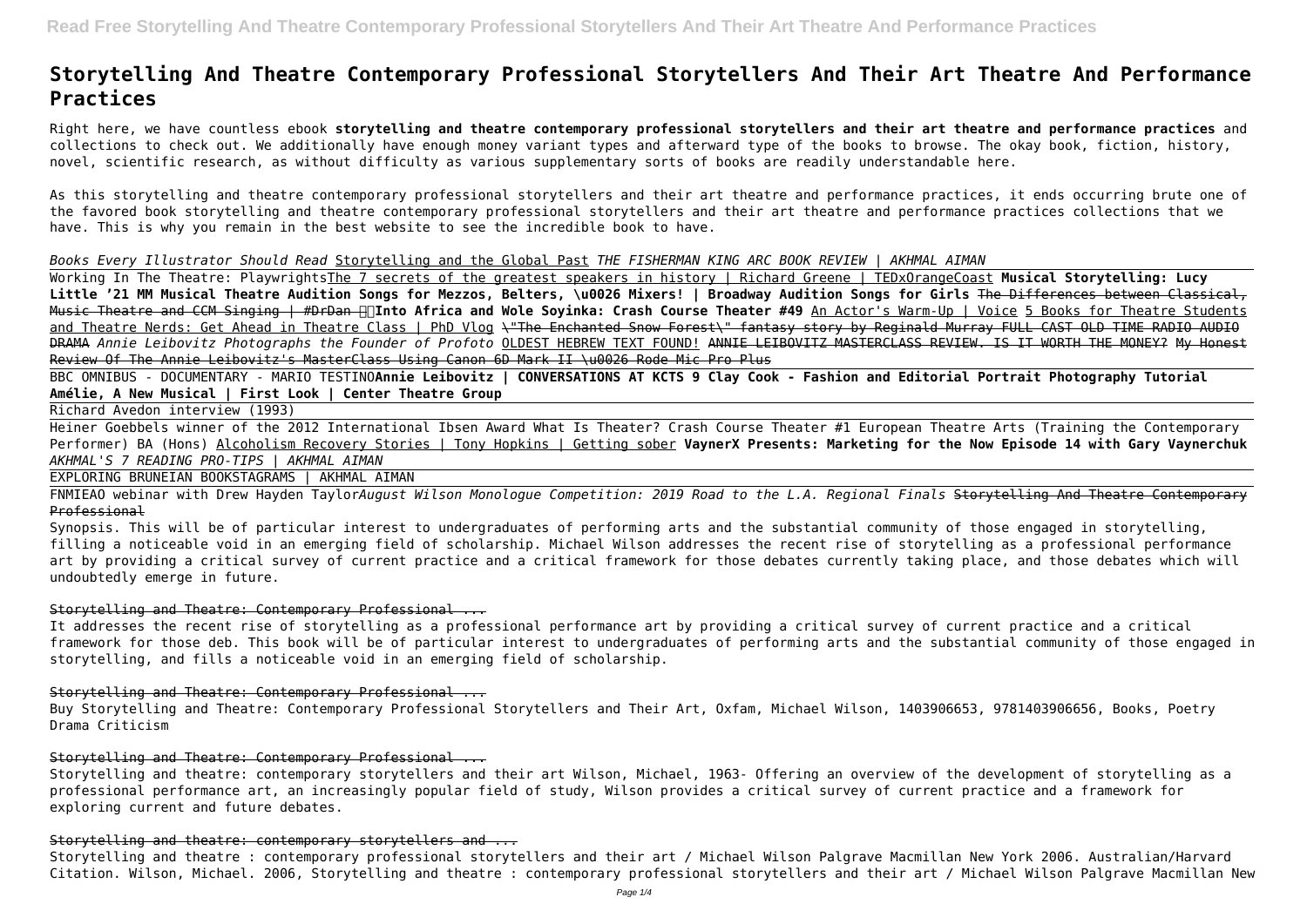York. Wikipedia Citation

# Storytelling and theatre : contemporary professional ...

Storytelling and Theatre: Contemporary Professional Storytellers and their Art: Wilson, Mike: Amazon.sg: Books

## Storytelling and Theatre: Contemporary Professional ...

ii<sup>1</sup> Elith Download Storytelling And Theatre Contemporary Professional Storytellers And Their Art Theatre And Performance Practices - THEATRE 260 Storytelling: 3 THEATRE 275 Performing Arts Management 3 THEATRE 305 The Theatrical Experience: 3 THEATRE 321 The Theatre: Beginnings Through Realism 3 THEATRE 322 The Theatre: Modern and Contemporary Period 3 As per Wisconsin State statutes, all ...

# ithithstorytelling And Theatre Contemporary Professional ...

Contemporary Storytelling Performance: Female Artists on Practices, Platforms, Presences is forthcoming from Routledge. Ovalhouse, 52-54 Kennington Oval, London, SE11 5SW eing compelled, energised and inspired by traditional tales, by new (old?) ways of sharing stories, and by the simple (complicated?) knack of spinning a yarn – See more at: http://www.devotedanddisgruntled.com/events/dd-storytellers/#invite

## Stephe Harrop | Contemporary storytelling in performance ...

Michael Wilson addresses the recent rise of storytelling as a professional performance art by providing a critical survey of current practice and a critical framework for those debates currently taking place, and those debates which will undoubtedly emerge in future.

# Storytelling and Theatre: Contemporary Professional ...

The NT's Immersive Storytelling Studio will continue to produce backstage, rehearsal room and on stage 360 ° film content, giving audiences a unique perspective 'behind the scenes' at the National Theatre.

In fact, according to professional speaker Akash Karia, stories are irresistible to the human mind because they activate our imaginations and so we have no choice but to follow the mental movies created in our heads. As a result, they are used by many TED presenters who are some of the most inspirational speakers in the world.

# 7 Storvtelling Techniques Used by the Most Inspiring TED ...

1. Storytelling is interactive. Storytelling involves a two-way interaction between a storyteller and one or more listeners. The responses of the listeners influence the telling of the story. In fact, storytelling emerges from the interaction and cooperative, coordinated efforts of teller and audience.

## What Is Storytelling? – National Storytelling Network

Storytelling is probably one of the oldest performance activities known to any civilisation. Much of ordinary human discourse involves the telling of stories. A response to very ordinary conversations results in the recounting of a story. Throughout history stories have been told in many ways: through music and drama, through dance and literature.

## Unit 28: Storytelling as Performance - Edexcel

Access Google Sites with a free Google account (for personal use) or G Suite account (for business use).

## Google Sites: Sign-in

BIOGRAPHY: Emma Rice – Theatre Director. Emma Rice is a groundbreaking theatre director best known for her work at Kneehigh Theatre and as the current Artistic Director of Shakespeare's Globe. Her bold and innovative productions, creativity, gift for storytelling and frequent disregard for purism have made her one of the most important and acclaimed directors in contemporary theatre.

# BIOGRAPHY: Emma Rice - Theatre Director - The Heroine ...

# National Theatre's Immersive Storytelling Studio

On Physical Theater Storytelling. The art of storytelling views the storyteller, the actor – or any other performer in this role – as an "omnipotent" protagonist. The storyteller personifies all of the characters in the story. S/he creates the story's setting, the atmosphere, the voices, sounds and the situation.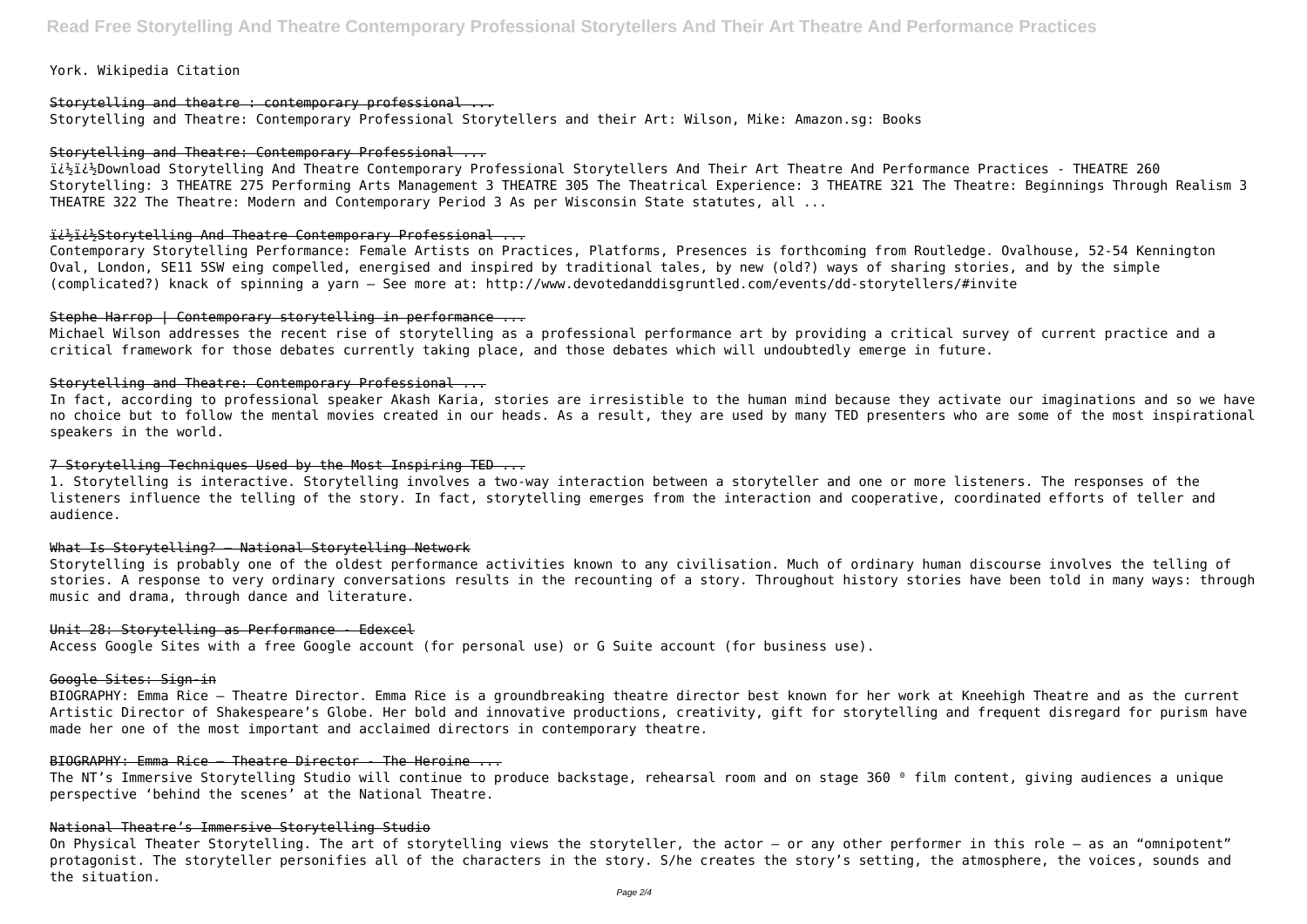## Physical Theater Storytelling Workshop | Noam-Meiri.com

Sam 's research, which is part of Loughborough's Storytelling Academy, focuses on applied storytelling in independent professional wrestling. Sam is uncovering the hidden knowledge of theatrical wrestling to understand how performers use physical movement and vocalisation to tell stories. He is also exploring the unique ways that wrestling incorporates digital technology, such as social media, to extent stories beyond live performance into the wider world.

## Saturday Night's Main Event: Storytelling and Professional ...

Wilson addresses the recent rise of storytelling as a professional performance art by providing a critical survey of current practice and a critical framework for those debates currently taking place, and those debated which will undoubtedly emerge in future.

Wilson, Michael. Storytelling and Theatre: Contemporary Professional Storytellers and Their Art. Palgrave Macmillan, 2005. Yashinsky, Dan. Suddenly They Heard Footsteps: Storytelling for the Twenty-First Century. Toronto: Vintage Canada/Random House of Canada. 2004 Yolen, Jane.

## Research and Writings on Oral Narrative

Get this from a library! Storytelling and theatre : contemporary storytellers and their art. [Michael Wilson] -- Offering an overview of the development of storytelling as a professional performance art, an increasingly popular field of study, Wilson provides a critical survey of current practice and a ...

Exploring the potential for storytelling as a creative practice for health and well-being, Michael Wilson considers how the art form might help us reconsider the power relationships in healthcare contexts and restore agency to patients, in partnership with medical professionals.

This book offers a provocative and groundbreaking re-appraisal of the demands of acting ancient tragedy, informed by cutting-edge scholarship in the fields of actor training, theatre history, and classical reception. Its interdisciplinary reach means that it is uniquely positioned to identify, interrogate, and de-mystify the clichés which cluster around Greek tragedy, giving acting students, teachers, and theatre-makers the chance to access a vital range of current debates, and modelling ways in which an enhanced understanding of this material can serve as the stimulus for new experiments in the studio or rehearsal room. Two theoretical chapters contend that Aristotelian readings of tragedy, especially when combined with elements of Stanislavski's (early) actor-training practice, can actually prevent actors from interacting productively with ancient plays and practices. The four chapters which follow (Acting Sound, Acting Myth, Acting Space, and Acting Chorus) examine specific challenges in detail, combining historical summaries with a survey of key modern practitioners, and a sequence of practical exercises.

Performing Epic or Telling Tales takes the new millennium as a starting point for an exploration of the turn to narrative in twenty-first-century theatre, which is often also a turn to Graeco-Roman epic. However, the dominant focus of the volume is less on 'what' the recent epic turn in the theatre consists of than 'why' it seems to be so prevalent: this turn is explained with reference not only to the translation and scholarly histories of the epics, but also to earlier performance traditions and, notably, to recent theoretical debates relating to text-based 'drama' and performance based 'theatre'. What is perhaps most remarkable about this epic turn is not simply the sheer number of outstanding performances that it has produced; it is also that recent practice appears to have outstripped much theoretical discussion about theatre. In chapters ranging from spoken word performances to ballet, from the use of machines and technology to performances that make space for voices occluded by the ancient epics, Performing Epic or Telling Tales seeks to contextualize and explain the 'narrative'/storytelling (re-)turn in recent live performances - a turn that regularly entails engagement with ancient Graeco-Roman epics, which have long provided poets, playwrights, artists, and theatre makers with a storehouse of rich, often perceived as 'raw', material. Refigured and refracted for the modern era, the epics of ancient Greece and Rome are found to be particularly revealing, and particularly 'telling' of the contemporary wider cultural sphere.

Jack Zipes has reinvigorated storytelling as a successful and engaging tool for teachers and professional storytellers. Encouraging storytellers, librarians, and schoolteachers to be active in this magical process, Zipes proposes an interactive storytelling that creates and strengthens a sense of community for students, teachers and parents while extolling storytelling as animation, subversion, and self-discovery.